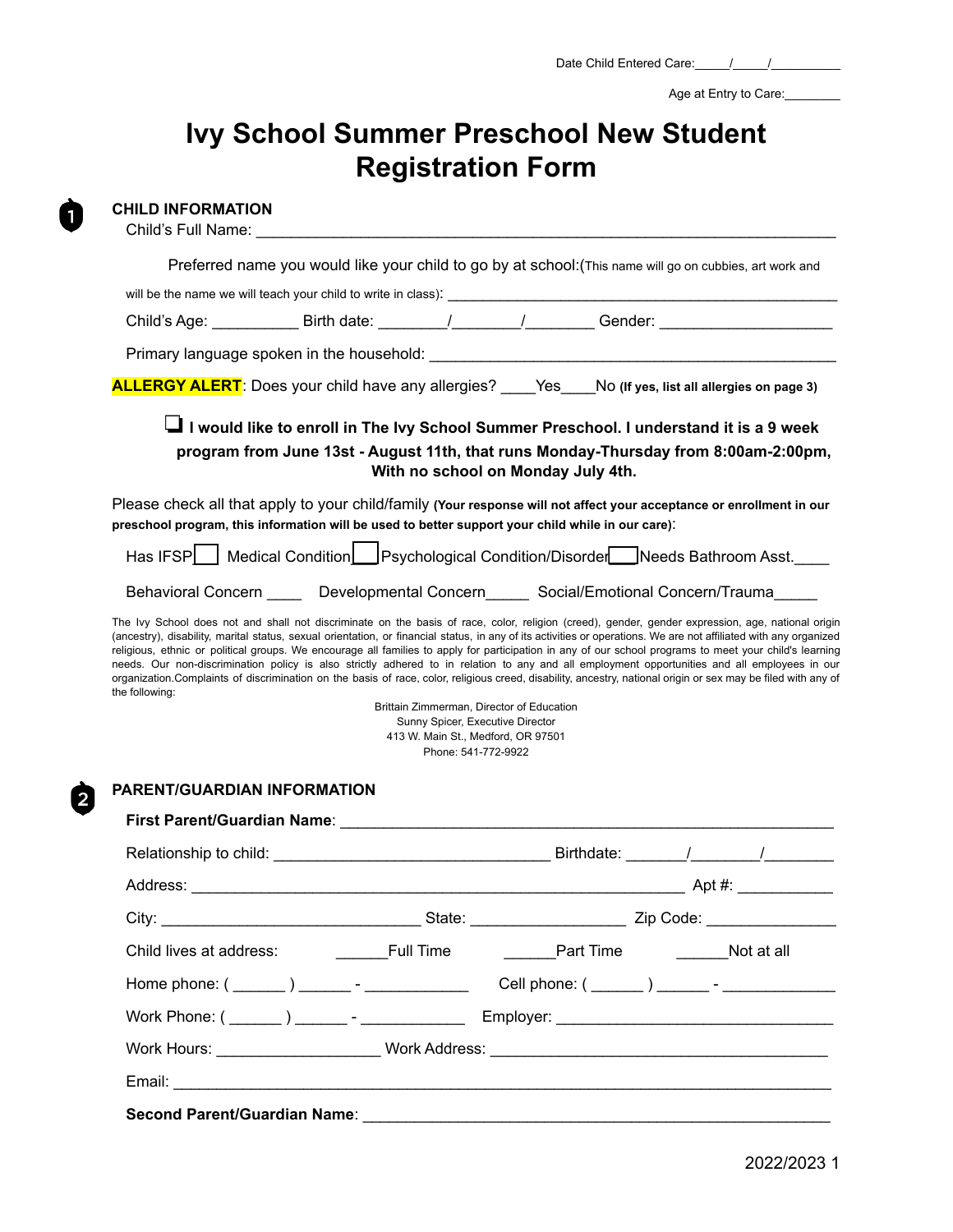|                        | Work Hours: _______________________Work Address: _______________________________                                                                                                                     |  |
|------------------------|------------------------------------------------------------------------------------------------------------------------------------------------------------------------------------------------------|--|
|                        |                                                                                                                                                                                                      |  |
| approved pick up list. | <b>EMERGENCY CONTACT INFORMATION</b> Please provide up to two emergency contacts for us to reach<br>out to after attempting to reach parent(s)/guardian(s) listed above. These will be added to your |  |
|                        |                                                                                                                                                                                                      |  |
|                        |                                                                                                                                                                                                      |  |
|                        |                                                                                                                                                                                                      |  |
|                        |                                                                                                                                                                                                      |  |
|                        | PICK-UP LIST Please list anyone, other than the parents/guardians and emergency contacts, who                                                                                                        |  |
|                        | has your permission to pick up your child.                                                                                                                                                           |  |
|                        |                                                                                                                                                                                                      |  |
|                        |                                                                                                                                                                                                      |  |
|                        |                                                                                                                                                                                                      |  |
|                        | Please list anyone who is NOT allowed to pick up your child?                                                                                                                                         |  |
| Name(s):               |                                                                                                                                                                                                      |  |
|                        | If the person listed above is a parent/guardian of your child, we will need copies of the legal documents that restrict<br>this person from picking up your child.                                   |  |
|                        | <b>MEDICAL INFORMATION</b> Please provide the following information regarding your child's health:                                                                                                   |  |
|                        |                                                                                                                                                                                                      |  |
|                        |                                                                                                                                                                                                      |  |
|                        | Other Health Care Provider you feel we should be aware of:                                                                                                                                           |  |
|                        |                                                                                                                                                                                                      |  |

 $\ddot{\bm{\Theta}}$ 

 $\mathcal{L}_\mathcal{L}$  , and the contribution of the contribution of the contribution of the contribution of the contribution of the contribution of the contribution of the contribution of the contribution of the contribution of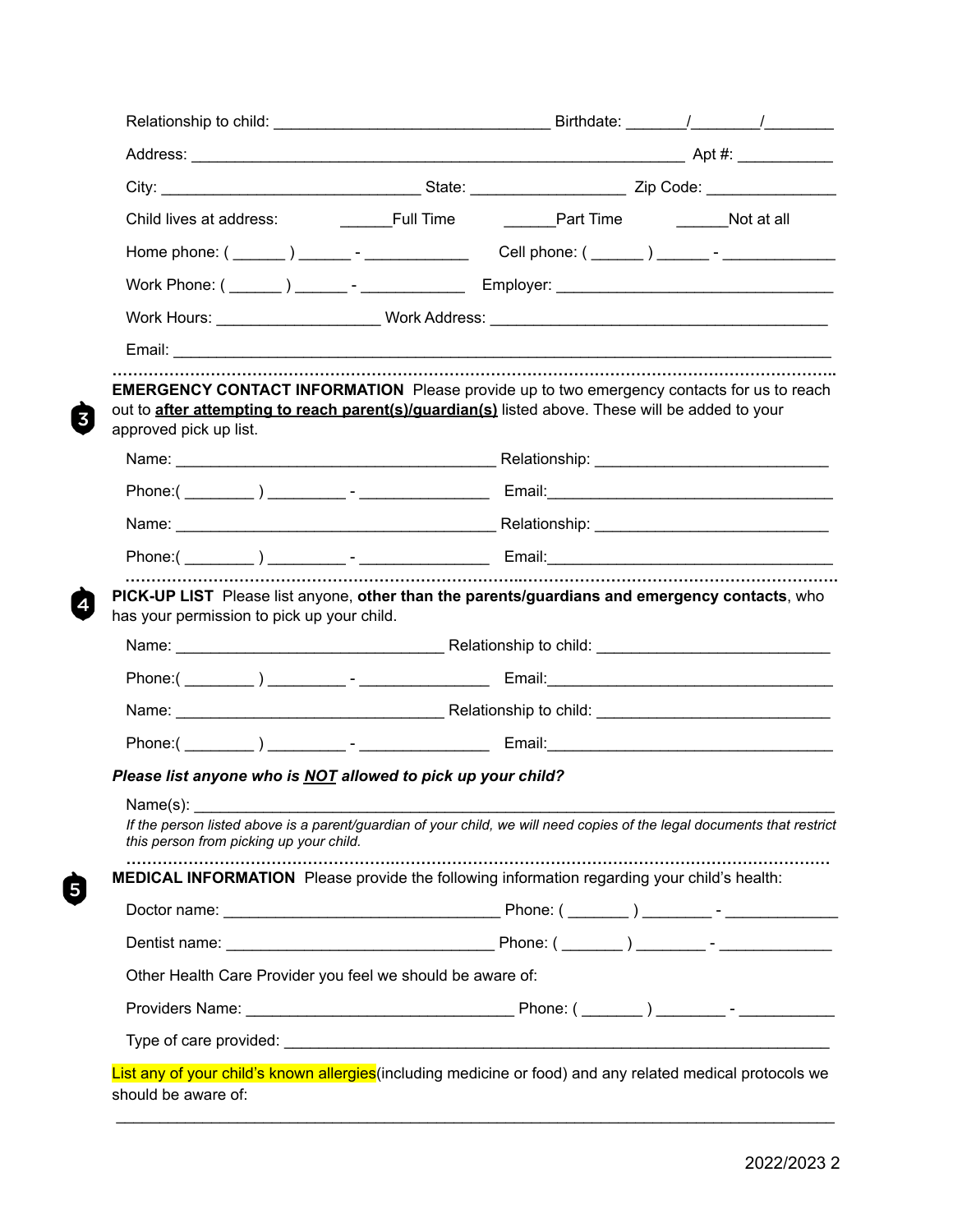| List all health problems or medical concerns. Please note if any problems/conditions restrict your child's                                         |  |
|----------------------------------------------------------------------------------------------------------------------------------------------------|--|
|                                                                                                                                                    |  |
| Please list non-allergy food sensitivities or difficulties we should be aware of?_________________________                                         |  |
| <b>CHILDS GENERAL INFORMATION</b> Please provide the following information:                                                                        |  |
| Has your child previously been in a child care center or preschool? ____ Yes ____ No                                                               |  |
| If yes,                                                                                                                                            |  |
| Please provide a description of what your child's/your experience was like:                                                                        |  |
|                                                                                                                                                    |  |
| Child's Dislikes, fears or things that cause anxiety: <b>Child's Child's Dislikes, fears or things</b> that cause anxiety:                         |  |
| Eating Habits and Schedule:<br><u> 1989 - Johann Barbara, martxa alemaniar argumento este alemaniar alemaniar alemaniar alemaniar alemaniar al</u> |  |
|                                                                                                                                                    |  |
|                                                                                                                                                    |  |
| Rituals or practices unique to your child that would help us to care for or comfort them:                                                          |  |

 $\dot{a}$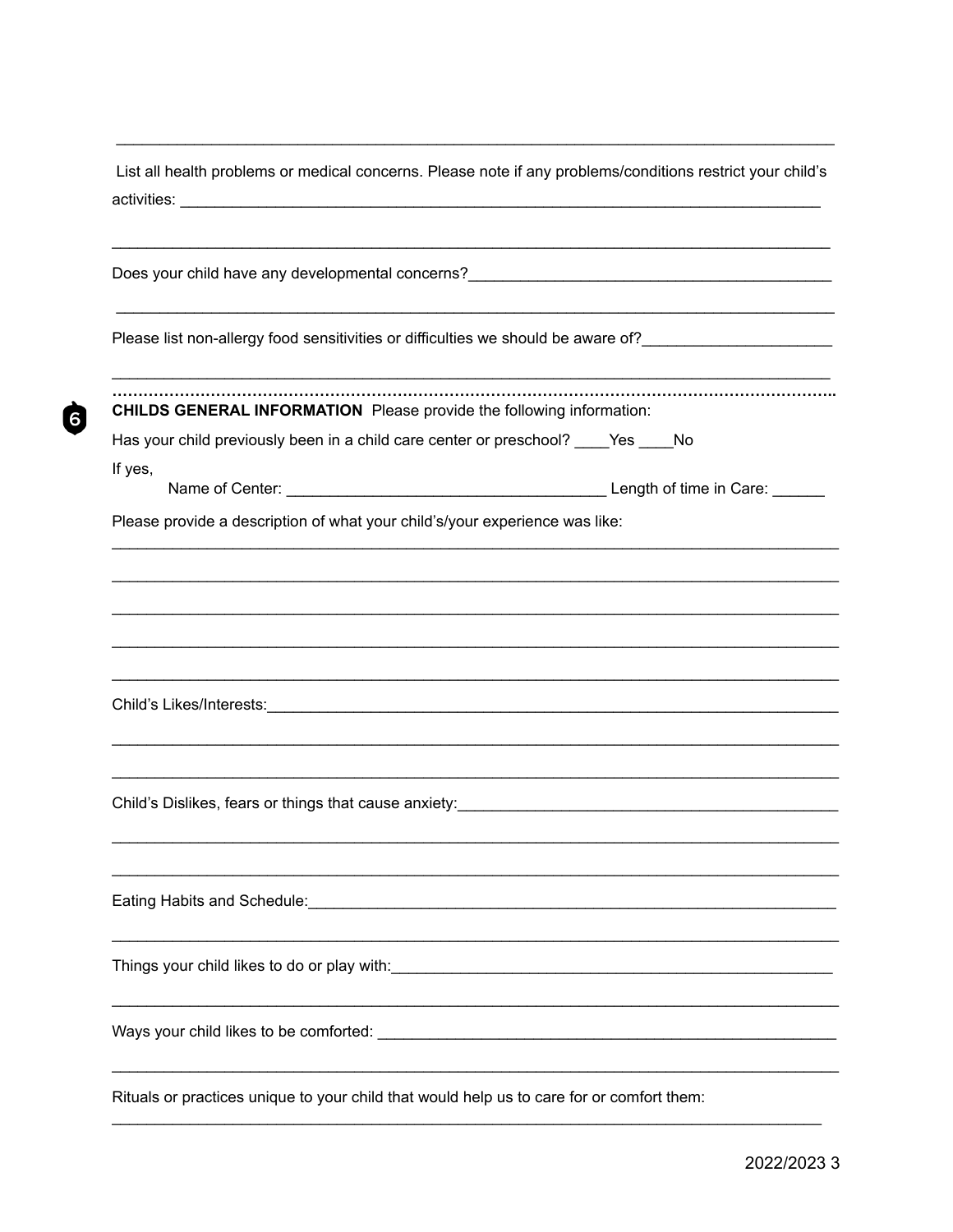| <b>FAMILY INFORMATION</b>                                                                                                                                                                                                                                                                                                                                                                                        |  |  |
|------------------------------------------------------------------------------------------------------------------------------------------------------------------------------------------------------------------------------------------------------------------------------------------------------------------------------------------------------------------------------------------------------------------|--|--|
| Please list all members of the household <b>NOT</b> including the parents/guardians listed (If your child resides                                                                                                                                                                                                                                                                                                |  |  |
| in two houses please list all the members of both households).                                                                                                                                                                                                                                                                                                                                                   |  |  |
|                                                                                                                                                                                                                                                                                                                                                                                                                  |  |  |
|                                                                                                                                                                                                                                                                                                                                                                                                                  |  |  |
|                                                                                                                                                                                                                                                                                                                                                                                                                  |  |  |
|                                                                                                                                                                                                                                                                                                                                                                                                                  |  |  |
|                                                                                                                                                                                                                                                                                                                                                                                                                  |  |  |
|                                                                                                                                                                                                                                                                                                                                                                                                                  |  |  |
|                                                                                                                                                                                                                                                                                                                                                                                                                  |  |  |
|                                                                                                                                                                                                                                                                                                                                                                                                                  |  |  |
|                                                                                                                                                                                                                                                                                                                                                                                                                  |  |  |
| PARENT/GUARDIAN AUTHORIZATION Please list any restrictions to permission of the following:                                                                                                                                                                                                                                                                                                                       |  |  |
| $\Box$ My child may be taken on field trips or excursions by bus or private motor vehicle, as well as on<br>neighborhood walking excursions under required supervision.                                                                                                                                                                                                                                          |  |  |
|                                                                                                                                                                                                                                                                                                                                                                                                                  |  |  |
| $\Box$ My child may be given non-prescription medication as indicated on the container. This may<br>include: sunscreen, children's pain reliever, antibacterial first aid cream and diapering ointment.<br>Syrup of ipecac may be administered if deemed necessary by the poison control operator. (The<br>child's parent or guardian will be contacted prior to administering non-prescription pain relievers.) |  |  |
|                                                                                                                                                                                                                                                                                                                                                                                                                  |  |  |
| $\Box$ My child may be given prescription medications as indicated by a doctor. Prescription medications<br>must be current and the container clearly labeled by the issuing pharmacy with the doctor's<br>name, your child's name, and complete dosage directions. These will only be administered as                                                                                                           |  |  |

 $\mathcal{L}_\text{max}$  , and the set of the set of the set of the set of the set of the set of the set of the set of the set of the set of the set of the set of the set of the set of the set of the set of the set of the set of the

In an emergency, The Ivy School/The Children's Museum of Southern Oregon has my permission to call 911 and initiate ambulance transport of my child to the hospital, at my expense, to obtain medical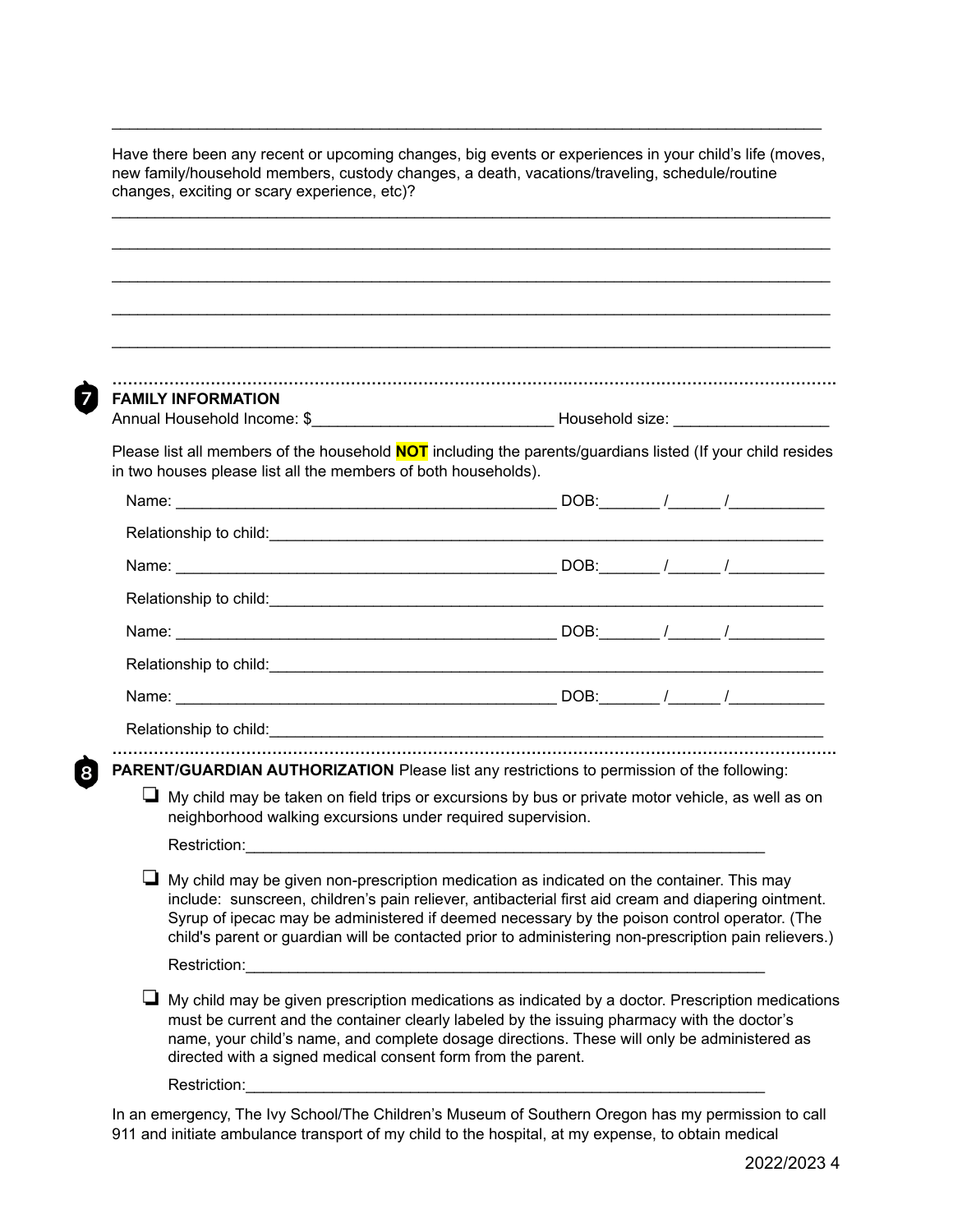treatment. (In most emergencies 911 is called, and the child is transported to the nearest hospital and treated by the on-call physician. The parent(s)/guardian(s) of the child will be notified as soon as possible.)

If it is needed, The Ivy School/The Children's Museum of Southern Oregon has my permission to transport my child to an available physician or medical treatment facility and be treated by medical personnel.

| Parent/Guardian Signature: | )ate: |  |  |
|----------------------------|-------|--|--|
|                            |       |  |  |

Printed Name

### **Sunscreen Authorization** (please read and sign)

I understand that I am expected to apply sunscreen to my child every morning before drop off. I will provide a non-aerosolized sunscreen, in its original packaging, labeled with my child's name. By signing below I authorize The Ivy School Staff to assist with applying sunscreen to any bare skin surfaces throughout the day, including the face, tops of ears and bare shoulders, arms, legs, and feet, 15-30 min before outdoor activity. I understand that sunscreen will not be applied to any broken skin and I will be notified if a skin reaction has been observed. By signing below I agree to all of the above statements.

Childs Name

Parent/Guardian Signature:\_\_\_\_\_\_\_\_\_\_\_\_\_\_\_\_\_\_\_\_\_\_\_\_\_\_\_\_\_\_\_\_\_\_\_\_ Date: \_\_\_\_\_\_/\_\_\_\_\_\_/\_\_\_\_\_\_\_ **……………………………………………………………………………………………………………….………….**

### **Tuition Payment Agreement** Please read and sign.

The Ivy School Preschool Summer Program is a 9 week program starting June 13th and ending August 11th. It is a M-TH program that runs from 8:00-2:00. The program Tuition is \$1,350.00 for all 9 weeks. Tuition payments are broken into 3 equal payments of \$450.The first due by June 6th, the second due July 5th & the third due August 1st

There is no reduction of tuition due to illness, absences, or school closure days. Any payment received 4 days after it is due will be considered late and will be subject to a \$25 late fee. A non-refundable, \$50.00 Registration Fee, is due at the time of registration to hold your child's place. Tuition is not adjusted for scheduled closures or emergency/weather closures.

❏I understand that I am responsible for paying my Summer Preschool tuition by the due date(s)

listed for the payment option I choose and I agree to the Ivy School Summer Preschool Tuition Payment Agreement.

Signature:\_\_\_\_\_\_\_\_\_\_\_\_\_\_\_\_\_\_\_\_\_\_\_\_\_\_\_\_\_\_\_\_\_\_\_\_\_\_\_\_\_\_\_\_\_\_\_Date: \_\_\_\_\_\_/\_\_\_\_\_\_/\_\_\_\_

9

| Jate: |  |  |
|-------|--|--|
|       |  |  |

**Scholarship and Financial Aid Agreement** Please read and sign if you will be receiving a scholarship or financial aid from The Ivy School. I understand that I am receiving a scholarship that covers all or part of my Summer Preschool Tuition. I understand that late pick-up fees are not covered by my scholarship. I understand I will be responsible for paying these fees if they occur. (Please check the box that applies to your family)

❏ I understand and agree to the Scholarship/Financial Aid Agreement.

❏ I am not receiving aid of any kind.

10 I

Signature:\_\_\_\_\_\_\_\_\_\_\_\_\_\_\_\_\_\_\_\_\_\_\_\_\_\_\_\_\_\_\_\_\_\_\_\_\_\_\_\_\_\_\_\_\_\_\_ Date: \_\_\_\_\_\_/\_\_\_\_\_\_/\_\_\_\_\_\_\_

## **PHOTO RELEASE FOR CLASSROOM MANAGEMENT AND FAMILY COMMUNICATION** Please read and sign.

I hereby grant The Ivy School/The Children's Museum of Southern Oregon permission to take and use my child's photograph in connection with camp activities and projects, for use in their private portfolio,

**…………………………………………………………………………………………………………………………..**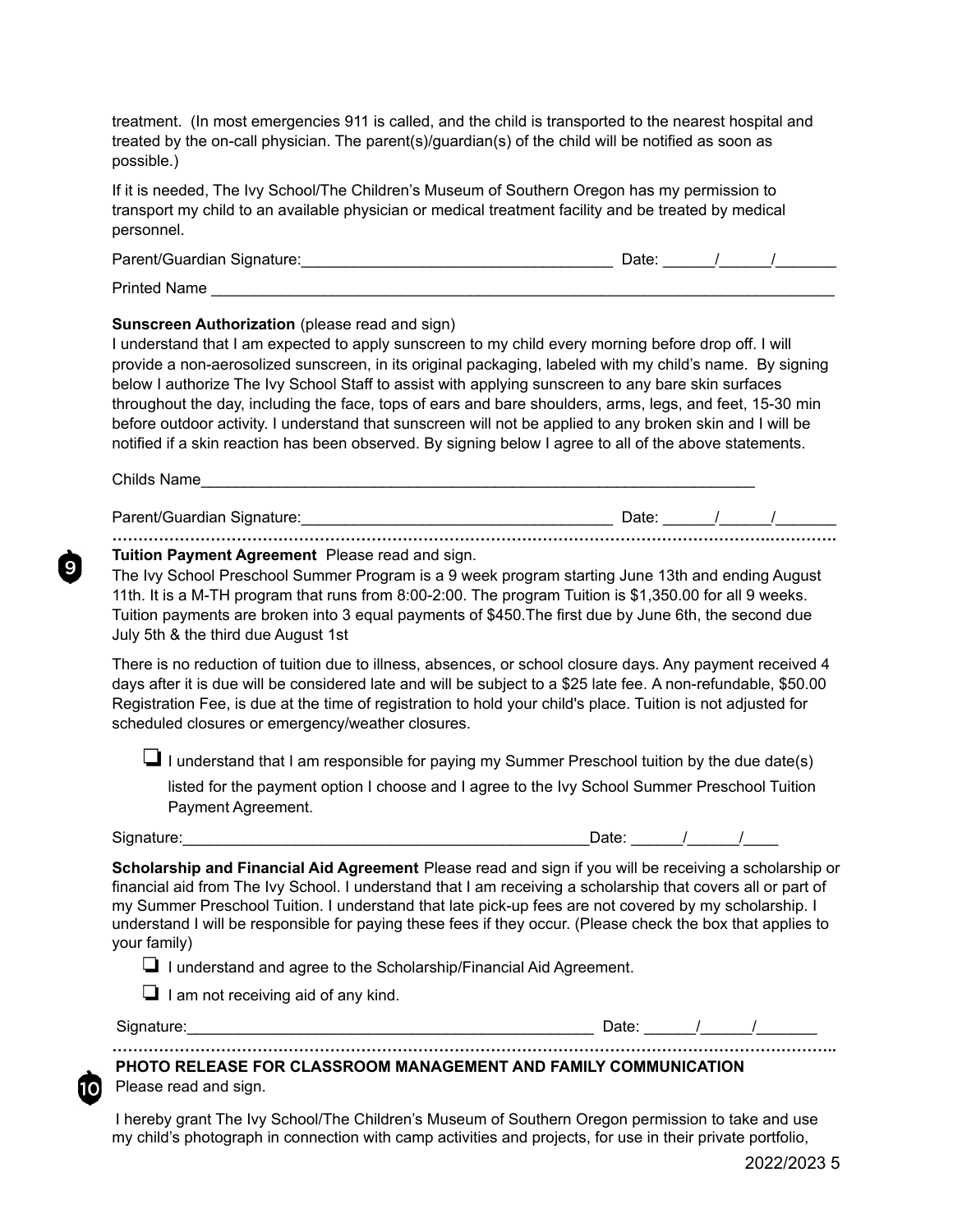classroom displays, brightwheel profile image, documentation and communication, and other private communication with our family. (Please make your selection below)

- $\Box$  I DO grant permission for my child to be photographed
- ❏ I DO NOT grant permission for my child to be photographed

| Signature:    | Date. |  |  |
|---------------|-------|--|--|
| Child's Name: |       |  |  |

#### **PHOTO RELEASE** Please read and sign.

 $11$ 

I hereby grant The Ivy School/The Children's Museum of Southern Oregon permission to take and use my child's photograph in connection with camp activities, and projects, for use in displays, publications and web site posts related to The Ivy School/The Children's Museum of Southern Oregon, without payment or any other consideration in perpetuity. These photographs are used for internal communication and projects, and preschool/museum promotion. I have read and understand the above. (Please make your selection below)

| $\Box$ I DO grant permission for my child to be photographed<br>$\Box$ I DO NOT grant permission for my child to be photographed                                                                                                                                                                                                                                                                                                         |                       |  |
|------------------------------------------------------------------------------------------------------------------------------------------------------------------------------------------------------------------------------------------------------------------------------------------------------------------------------------------------------------------------------------------------------------------------------------------|-----------------------|--|
| Signature:                                                                                                                                                                                                                                                                                                                                                                                                                               | Date: $\frac{1}{1}$ / |  |
| Child's Name(s)                                                                                                                                                                                                                                                                                                                                                                                                                          |                       |  |
| VIDEO RELEASE Please read and sign.<br>I authorize The Ivy School/The Children's Museum of Southern Oregon to use short video clip footage of<br>my child taken during their school day. These videos are for educational purposes, and will be shown to<br>staff and our parent community only. They will not be used for marketing or distributed to the public<br>through any social media outlets (Please make your selection below) |                       |  |
|                                                                                                                                                                                                                                                                                                                                                                                                                                          |                       |  |

 $\Box$  I <u>DO</u> grant permission for video to be taken of my child(ren)

 $\Box$  I DO NOT grant permission for video to be taken of my child(ren)

| Signature:    | Date: |  |  |
|---------------|-------|--|--|
| Child's Name: |       |  |  |

**Please Read and Initial your agreement to the following statements:**

**\_\_\_\_\_\_\_\_** I understand I will receive a copy of Summer Preschool Dates and times. If any changes occur I will be notified by email. I understand that I am responsible for checking my emails and contacting The Ivy School at The Children's Museum of Southern Oregon if I have any questions or concerns.

**\_\_\_\_\_\_\_\_** I have read and understand The Ivy School Tuition Payment Agreement and have confirmed my child's schedule. I understand that I cannot drop-off my child more than **5 minutes before** the start of their class. I am aware that I cannot drop my child off more than **25 minutes late** without pre-arranging it with my child's teachers. I understand that if I pick-up my child more than 5 min late, a fee will be added to my account.

**\_\_\_\_\_\_\_\_** I understand that my child will go outside, as part of their daily schedule, in **all** weather conditions (rain, wind, high and low temperatures). I will send my child to school in weather-appropriate clothing. If my child's clothing restricts their ability to go outside, I understand I may be called to bring my child clothes, jacket, shoes,etc.